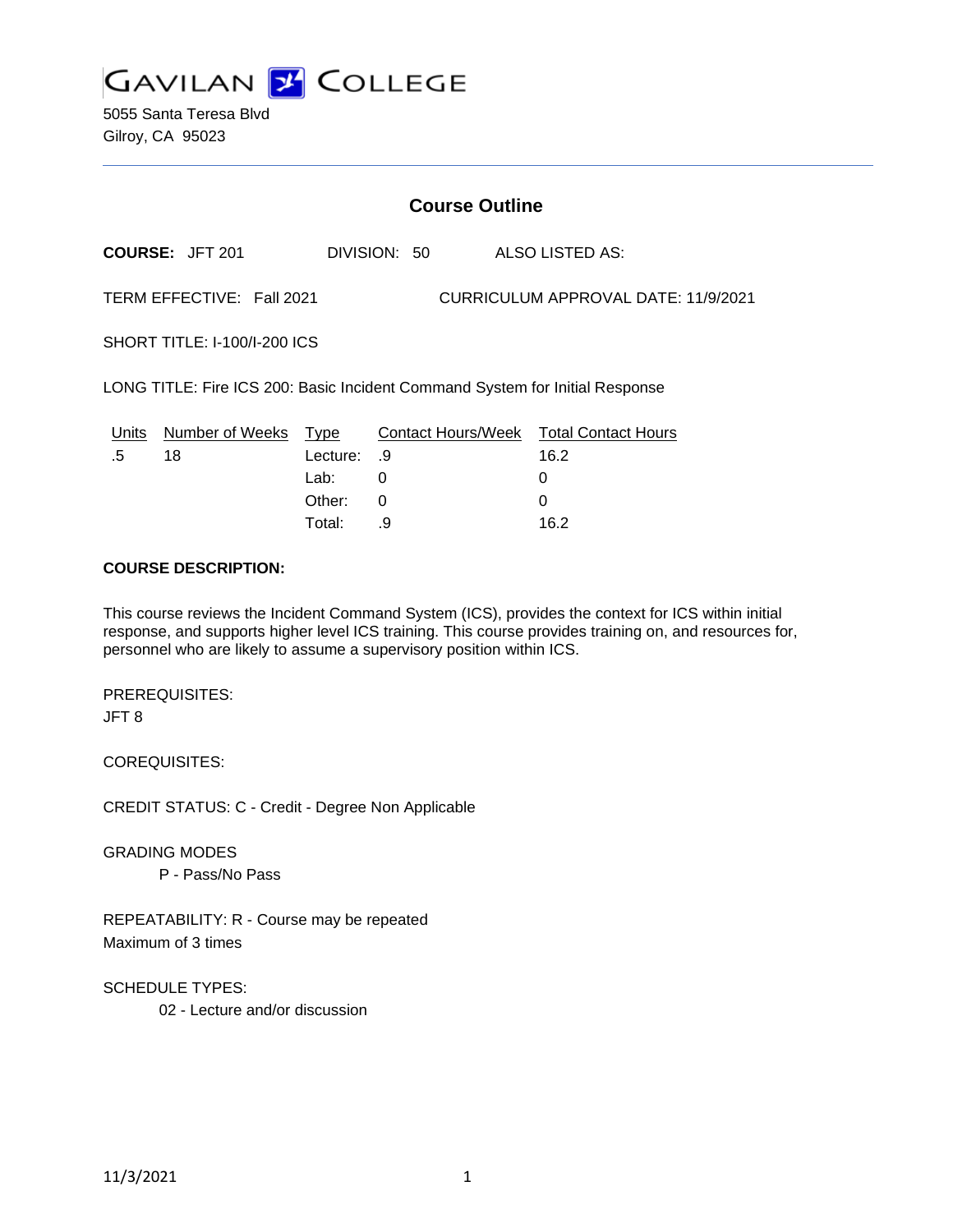# **STUDENT LEARNING OUTCOMES:**

By the end of this course, a student should:

- 1. Describe how the NIMS Management Characteristics relate to Incident Command and Unified Command.
- 2. Identify flexibility within the standard ICS organizational structure

### **COURSE OBJECTIVES:**

1. Students will be able to describe the delegation of authority process, implementing authorities, and preparedness plans.

### **CONTENT, STUDENT PERFORMANCE OBJECTIVES, OUT-OF-CLASS ASSIGNMENTS**

Curriculum Approval Date: 11/9/2021

- I. Incident Command and Unified Command. (1 Hours)
- 1. Basic Terminology used in the Incident Command System
- 2. Incident organization expansion
- 3. Contracts
- II. Delegation of Authority and Management by Objectives. (1 hour)
- 1. Branches, division and groups within the Operations Section
- 2. Elements involved in a transfer of command
- 3. Implementing authorities, management by objectives

4. Chain of Command

- III. Functional Areas and Positions. (3 hours)
- 1. Span of Control
- 2. Personnel Accountability

Class exercise: Create an ICS organization appropriate to a small incident using an Incident Briefing Form

- IV. Incident Briefings and Meetings. (1 hours)
- 1. Principle facilities used in conjunction with ICS
- 2. Incident Action Plan
- V. Organizational Flexibility ( 2 hours)
- 1. Organizational Structure
- 2. Various incident facilities used
- 3. The standard ICS organizational structure
- VI. Transfer of Command ( 8 Hours)
- 1. Incident facilities, command briefings and procedures
- 2. Command Post
- 3. Staging Areas
- 4. Common Responsibilities
- 5. Actions to be accomplished prior to leaving an incident
- 6. Analyze steps involved at Incident Check In

## **METHODS OF INSTRUCTION:**

Lecture and electronic Files for visual presentations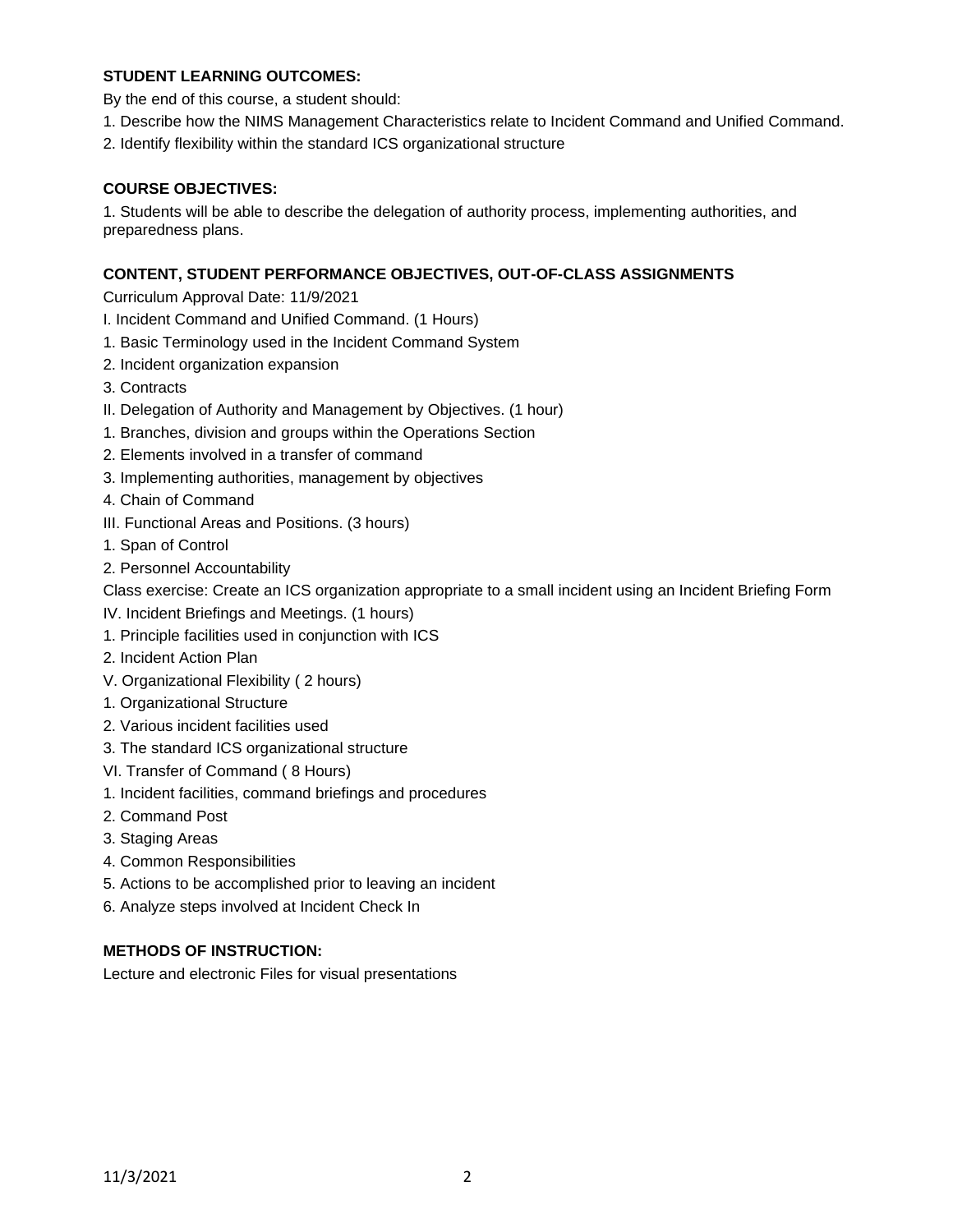# **OUT OF CLASS ASSIGNMENTS:**

Required Outside Hours 10 Assignment Description Create an ICS organization appropriate to a small incident using an Incident Briefing Form Required Outside Hours 10 Assignment Description Diagram the major steps necessary in the incident or event demobilization process. (from instructor handout) Required Outside Hours 13 Assignment Description Reading assignments in the SFT Student Manual

## **METHODS OF EVALUATION:**

Problem-solving assignments Evaluation Percent: 50 Evaluation Description During class exercises student will describe the delegation of authority process, implementing authorities, management by objectives, and preparedness plans and objectives. To be evaluated by instructor for SFT standards.

Objective examinations Evaluation Percent: 50 Evaluation Description Course Summary and Final Exam To be graded by instructor using SFT guidelines

### **REPRESENTATIVE TEXTBOOKS:**

ICS 200 Student Manual , State Fire Training , State Fire Training , 2019. 12 Grade Verified by: Doug Achterman